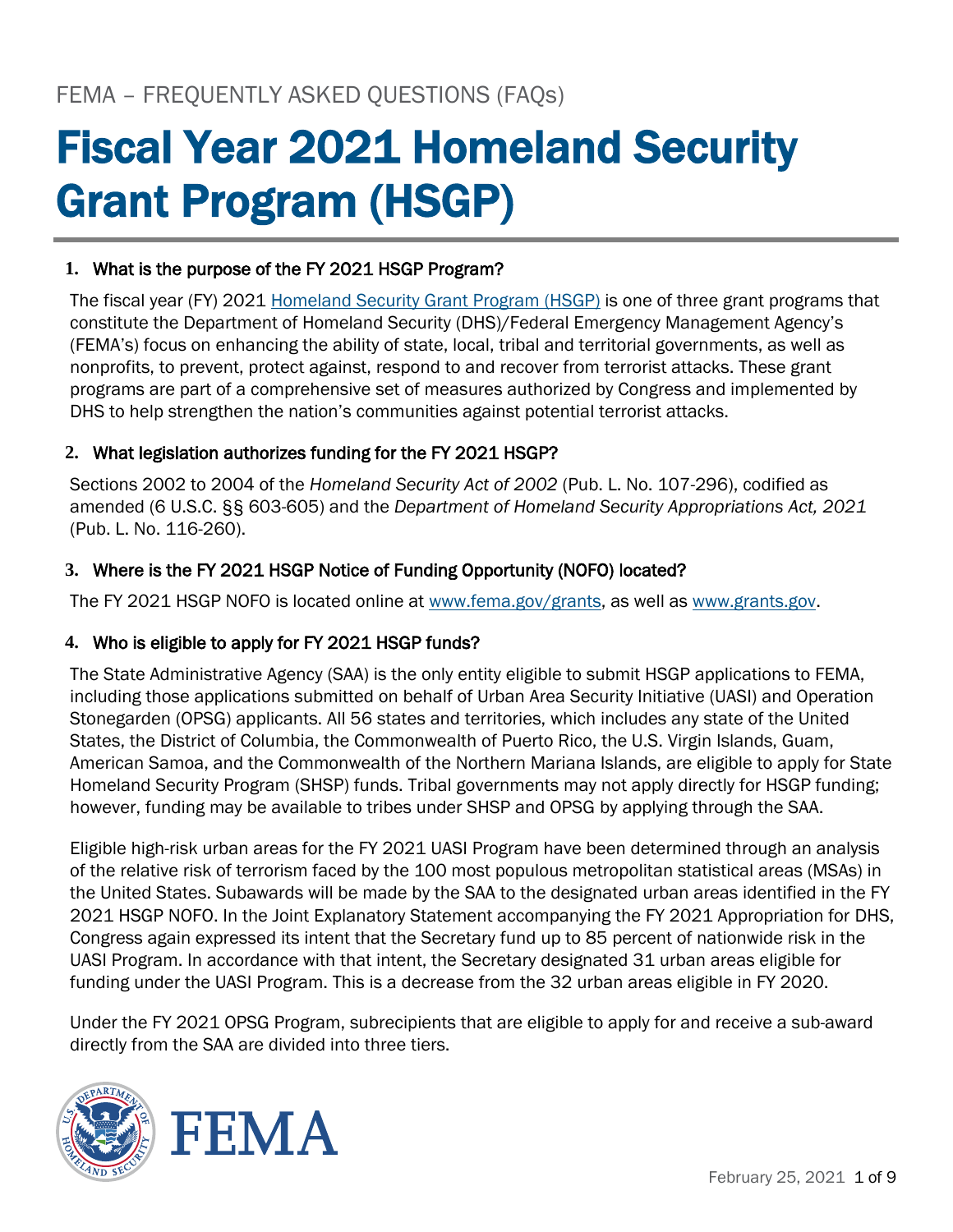- Tier 1 entities are local units of government at the county level or equivalent and federally recognized tribal governments that are on a physical border in states bordering Canada, states bordering Mexico, and states and territories with international water borders.
- Tier 2 eligible subrecipients are those not located on the physical border or international water border but are contiguous to a Tier 1 county.
- Tier 3 eligible subrecipients are those not located on the physical border or international water border but are contiguous to a Tier 2 eligible subrecipient. The tier structure is only applicable regarding eligibility. OPSG funding allocations are based on the assessed border security risks as determined by the U.S. Border Patrol.

## **5.** What are the key dates associated with the FY 2021 HSGP?

- February 25, 2021: Release date for the FY 2021 HSGP NOFO.
- **■** May 14, 2021, 5 p.m. ET: Applications for the FY 2021 HSGP due to FEMA.

# **6.** What is the FY 2021 HSGP period of performance?

The period of performance is 36 months.

## **7.** How much funding is available under the FY 2021 HSGP?

Per the Department of Homeland Security Appropriations Act, 2021 (Pub. L. No. 116-260), \$1.12 billion is available for funding under the FY 2021 HSGP.

## **8.** What are the changes in funding levels between FY 2020 and FY 2021?

The funding level for SHSP in FY 2021 is \$415 million, the same funding level as FY 2020. The funding level for UASI is \$615 million, the same funding level as FY 2020. The funding level in FY 2021 for OPSG is \$90 million, the same funding level as FY 2020.

| <b>HSGP Programs</b>                   | <b>FY 2021 Allocation</b> |
|----------------------------------------|---------------------------|
| <b>State Homeland Security Program</b> | \$415,000,000             |
| Urban Area Security Initiative         | \$615,000,000             |
| <b>Operation Stonegarden</b>           | \$90,000,000              |
| Total                                  | \$1,120,000,000           |

## **9.** How will the FY 2021 HSGP funds be allocated?

The FY 2021 allocation process for SHSP, UASI, and OPSG will be as follows:

#### SHSP Allocations

For FY 2021, FEMA will award SHSP funds based on risk as determined by FEMA's relative risk methodology pursuant to the Homeland Security Act of 2002 as amended. Each state's allocation is published in the FY 2021 HSGP NOFO.

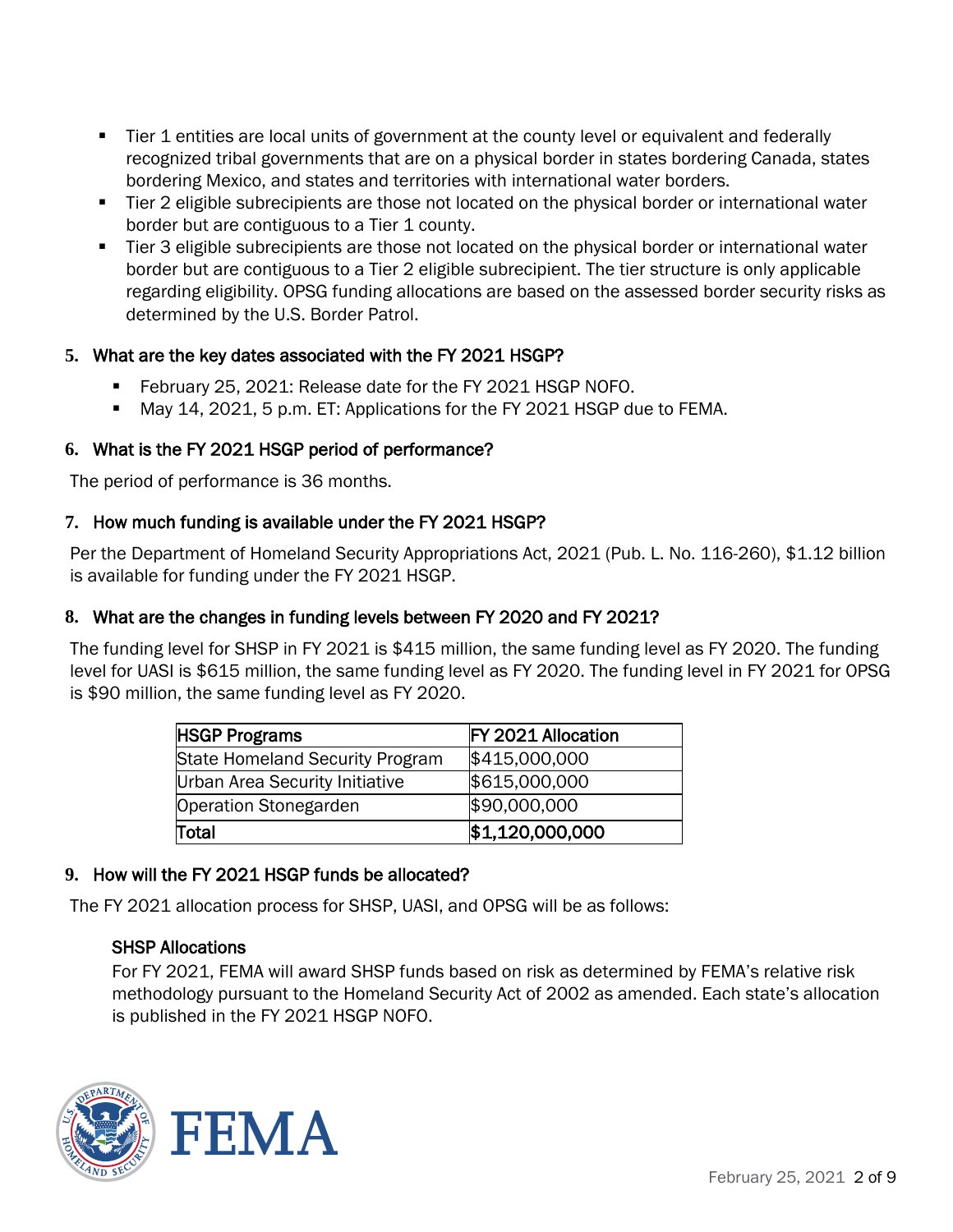## UASI Allocations

For FY 2021, FEMA will award UASI funds based on risk as determined by FEMA's relative risk methodology pursuant to the Homeland Security Act of 2002 as amended. Each eligible urban area's allocation is published in the FY 2021 HSGP NOFO.

#### OPSG Allocations

For FY 2021, FEMA will award OPSG funds based on risk and the anticipated effectiveness of the proposed use of grant funds. The FY 2021 OPSG risk assessment is designed to identify the risk to border security and to assist with the distribution of funds for the grant program. Entities eligible for funding are state, local, and tribal law enforcement agencies that are located along the border of the United States. Final award amounts will be based on FEMA's evaluation of the effectiveness of proposed investments and projects.

For additional information, see pages 10-13 of the FY 2021 HSGP NOFO.

#### **10.** What other resources are available to address programmatic, technical, and financial questions?

- For additional program-specific information, applicants may contact the Centralized Scheduling and Information Desk (CSID) help line at (800) 368-6498 or [ASKCsid@fema.dhs.gov.](mailto:ASKCsid@fema.dhs.gov) CSID hours of operation are from 9 a.m. to 5 p.m. ET, Monday through Friday.
- For support regarding financial grant management and budgetary technical assistance, applicants may contact the DHS/FEMA Award Administration Help Desk via e-mail at [ASK-](file:///C:/Users/kthoma39/AppData/Local/Microsoft/Windows/INetCache/Content.Outlook/MHFDQOWN/ASK-GMD@fema.dhs.gov)[GMD@fema.dhs.gov.](file:///C:/Users/kthoma39/AppData/Local/Microsoft/Windows/INetCache/Content.Outlook/MHFDQOWN/ASK-GMD@fema.dhs.gov)

#### **11.** How do we ensure that we are receiving the latest information, updates and guidance from FEMA on the status of the preparedness grants?

All communications will be sent to our state and urban area partners via the [ASKCsid@fema.dhs.gov](file:///C:/Users/kthoma39/AppData/Local/Microsoft/Windows/INetCache/Content.Outlook/MHFDQOWN/ASKCsid@fema.dhs.gov) email address and posted on the [www.fema.gov/grants](file:///C:/Users/kthoma39/AppData/Local/Microsoft/Windows/INetCache/Content.Outlook/MHFDQOWN/www.fema.gov/grants) website. If you are not receiving these e-mails, please send a request to your assigned Preparedness Officer or directly to the [ASKCsid@fema.dhs.gov](file:///C:/Users/kthoma39/AppData/Local/Microsoft/Windows/INetCache/Content.Outlook/MHFDQOWN/ASKCsid@fema.dhs.gov) email address and you will be added to the distribution list.

#### National Priority Area Projects

#### **12.** What are the National Priority Areas for the FY 2021 SHSP and UASI programs?

A fifth National Priority Area was added in FY 2021 to the four National Priority Areas that were introduced in FY 2020 for SHSP and UASI. The five National Priority Areas are:

- 1. Cybersecurity;
- 2. Soft Targets/Crowded Places;
- 3. Intelligence and Information Sharing;
- 4. Domestic Violent Extremism (new); and
- 5. Emerging Threats.



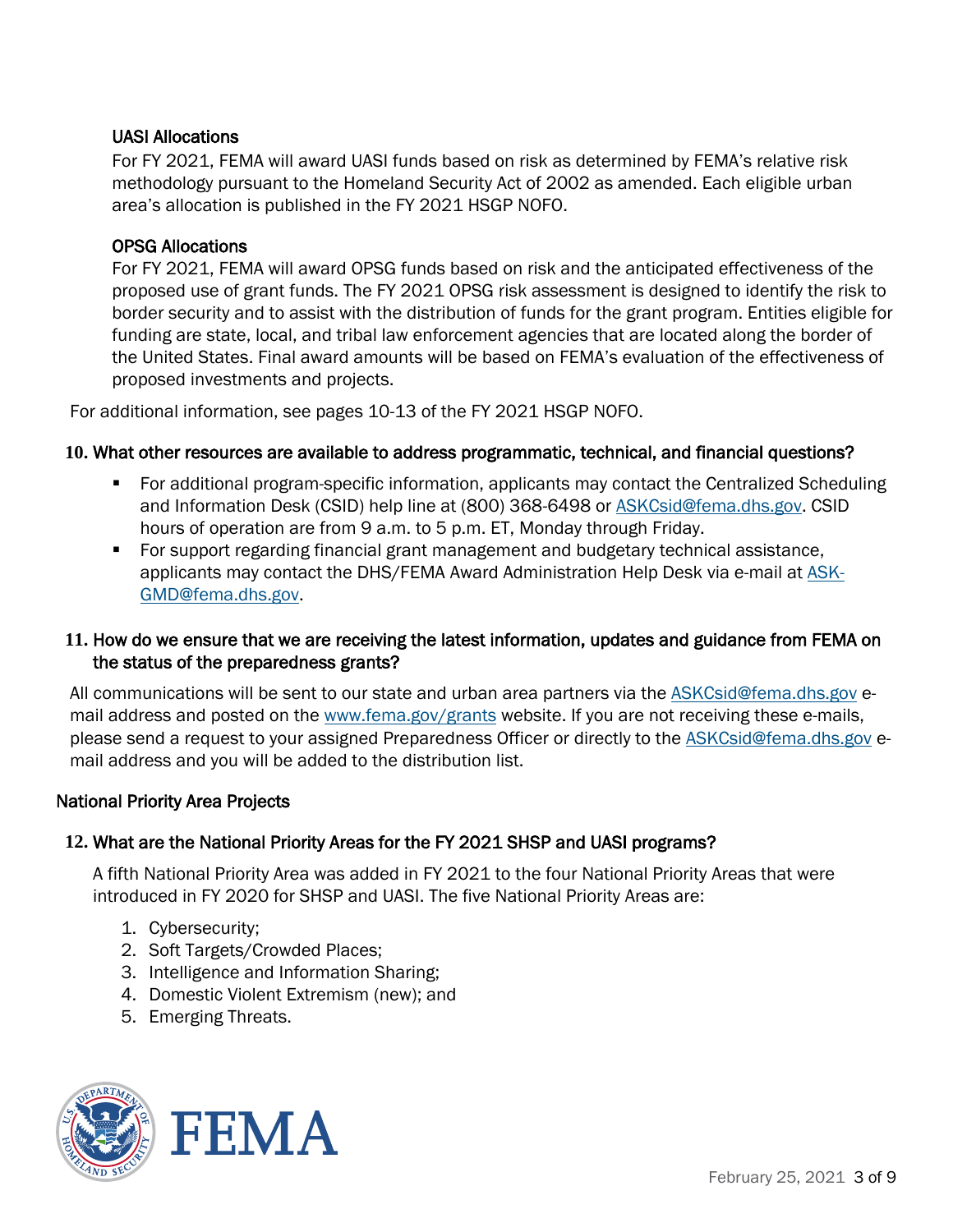## **13.** Are states, territories and eligible urban areas still required to submit Investment Justifications (IJs) for each of the five National Priority Areas for SHSP and UASI with their applications?

Yes. States, territories and eligible urban areas must submit one IJ with at least one respective project for each of the five National Priority Areas (Cybersecurity, Soft Targets/Crowded Places, Intelligence and Information Sharing, Domestic Violent Extremism, and Emerging Threats) with their application. All projects related to the National Priority Area must be included in the IJ. However, complete project-level information will not be required until states, territories, and eligible urban areas submit their first Biannual Strategy Implementation Report (BSIR), which is due on January 30, 2022.

## **14.** Are states, territories, and eligible urban areas still required to demonstrate a minimum spend for each of the five National Priority Areas for SHSP and UASI with their applications?

Yes. Each of the IJs covering the five National Priority Areas must account for a minimum percent of the applicant's total SHSP and UASI allocations as identified below:

- Cybersecurity 7.5 percent;
- Soft Targets/Crowded Places 5 percent:
- Intelligence and Information Sharing 5 percent;
- Domestic Violent Extremism 7.5 percent; and
- Emerging Threats 5 percent.

## **15.** Can I still submit project level details for the five National Priority Area IJs with my SHSP and UASI application on May 14, 2021?

Yes. All projects submitted by the application deadline will undergo a federal review to ensure the effectiveness of the proposed projects in addressing the National Priority Areas. The goal is to have the federal review for effectiveness completed before funds are awarded to minimize the amount of funding on hold related to the National Priority Areas. If the federal effectiveness review determines that one or more projects are not effective in addressing the National Priority Areas, then funding will be placed on hold for those projects, and FEMA will work with the grantee to revise those projects until they are deemed effective and the funding holds removed.

## **16.** If I don't submit complete SHSP and UASI project-level information with my application on May 14, 2021, when is this information due?

All project-level information for the FY 2021 SHSP and UASI Programs must be submitted with the BSIR report due by January 30, 2022. However, any state or urban area that elects to submit project-level details at the time of the BSIR submittal will have funding related to the National Priority Areas placed on hold (30% of the total SHSP and UASI award) until after the effectiveness reviews have concluded in early 2022.

## **17.** If one or more of my FY 2021 SHSP or UASI National Priority Area projects is deemed ineffective, will I lose funding?

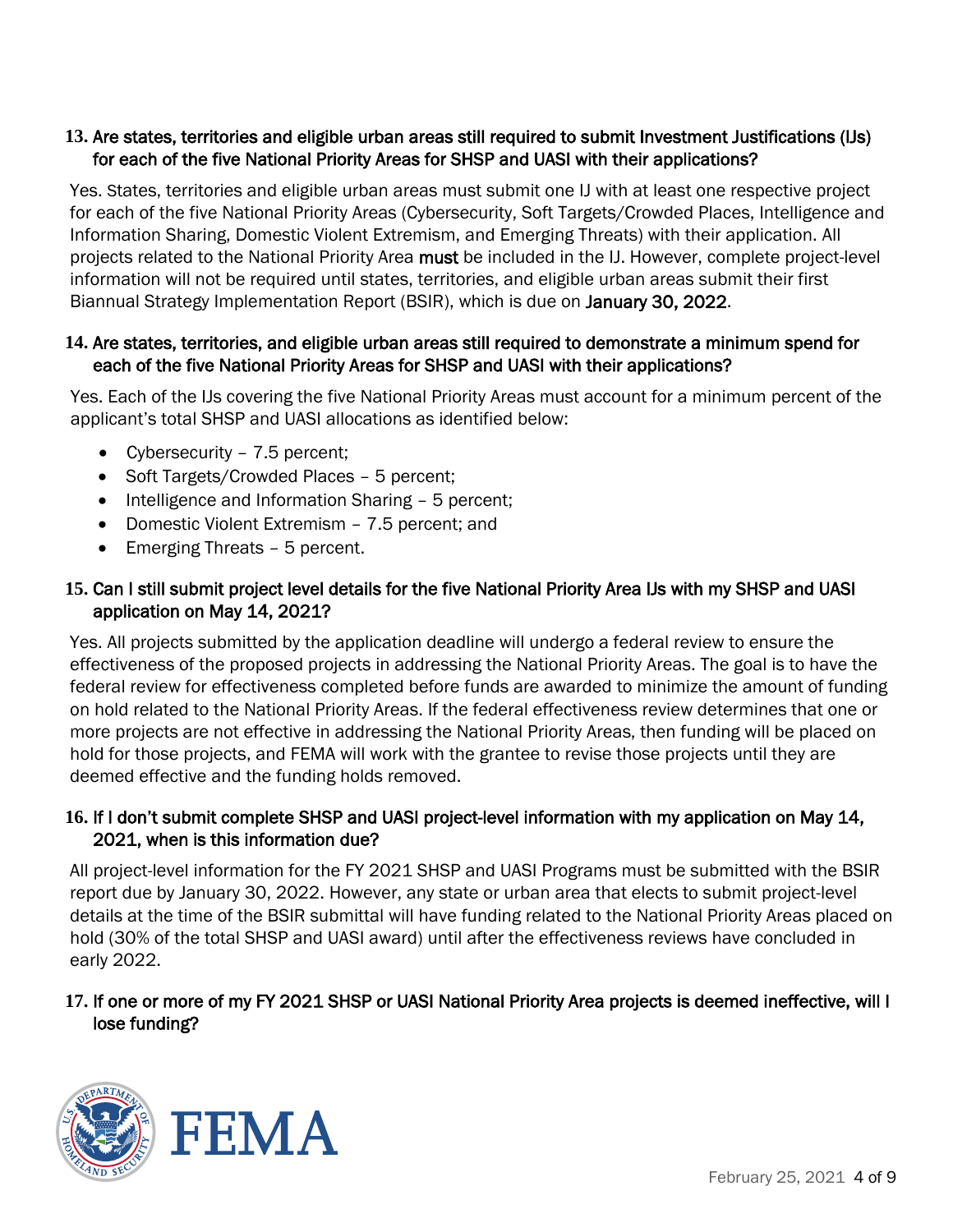No. However, recipients and subrecipients will not be permitted to expend funding under the National Priority Areas until the effectiveness of the proposed projects has been reviewed and confirmed by FEMA. FEMA will work with states and urban areas to address deficiencies identified in the effectiveness review.

## **18.** Will funding for the projects not included as part of the five National Priority Area IJs for SHSP and UASI be available at the time of award?

Yes, funds for these projects will be available for use at the time of award. However, as in past years, project-level information for these funds must be provided with the first BSIR report, which is due on January 30, 2022. FEMA may place a hold on those funds at that time should any of the projects be deemed ineffective during their review.

## **19.** Are SHSP and UASI applicants required to include at least one election security project in their investments under the Enhancing the Protection of Soft Targets/Crowded Places National Priority area IJ and in their investments under the Enhancing Cybersecurity National Priority area IJ as part of their applications?

No. SHSP and UASI applicants are not required to provide election security projects in FY 2021.

## **20.** Should the five National Priority Area IJs include all related projects?

Yes. All projects aligned with the National Priority Area must be included in the relevant National Priority Area IJ, and meet the minimum spend requirement as a percent of the SHSP and UASI allocation. As a reminder, applicants are not required to submit project-level detail at time of application, and instead can submit this detail as part of the BSIR due January 30, 2022. However, any state or urban area that elects to submit project-level detail with the BSIR will have all funding related to the National Priority Areas placed on hold (30% of the total SHSP and UASI award) until after the effectiveness reviews have concluded.

## **21.** Is there additional guidance to define what types of projects could fit into Emergent Threats (similar to CISA guidance provided under Soft Targets/Crowded Places)?

Page 7 of the FY 2021 HSGP NOFO lists several core capabilities and sample project types for the emergent threats investments for applicants to use as a guide in developing their IJs.

## Application Development and Submission

## **22.** Is there a stand-alone fusion center IJ required in FY 2021?

No, there is no requirement to provide a stand-alone fusion center IJ this year for SHSP and UASI. However, all fusion center projects must be included in the Intelligence and Information National Priority Area IJ. The Intelligence and Information Sharing IJ should be labeled as the Fusion Center IJ in the Grant Reporting Tool (GRT) submission.



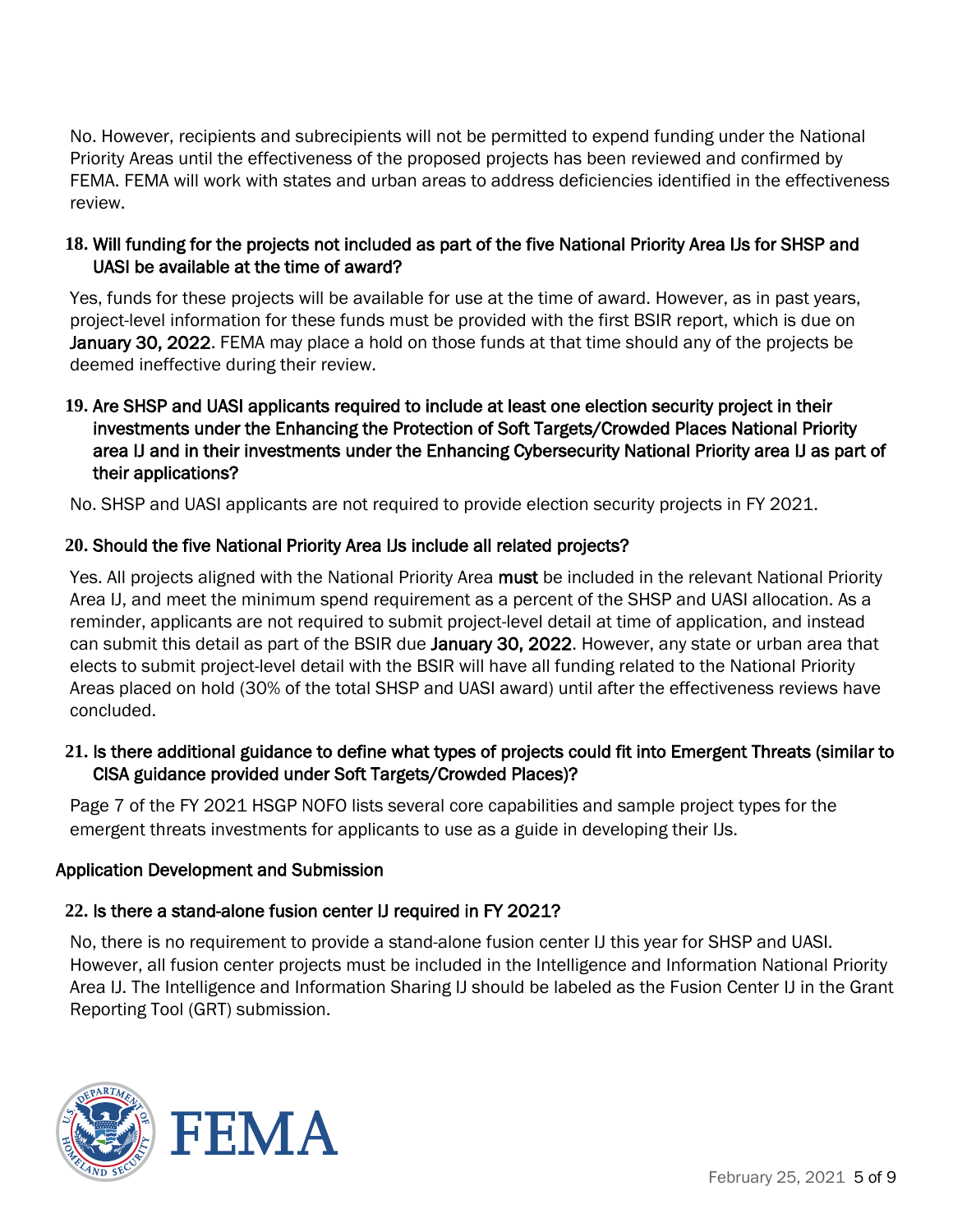## **23.** Should the additional effectiveness information delineated on pages 45-46 of the NOFO be input by applicants under the Project Description field in the GRT?

Yes. However, because the GRT's project description fields are limited to 4,000 characters, states and territories may submit narrative addenda that can be uploaded to ND Grants. There is a two-page limit per project and addenda should meet the following criteria:

- Font: Arial or Times New Roman
- Font Size: 11 point (11 pt.) or larger
- Page Dimensions: Page dimensions must be 8.5" x 11" or smaller
- Margins: All margins (top, bottom, left, and right) must be at least 1"
- File Name: File names should be in the following format: State Urban Area  $IJ \#$  National Priority\_Project Title

#### **24.** Is it still a requirement that any state that retained a portion of an UASI allocation (up to 20%) for projects that directly support the urban area must include an IJ for the state-retained funds FY 2021?

Yes. The state must create an IJ for state-retained funds as part of the applicable UASI's IJ submission, except if the state proposes to use funding under one of the five National Priority Areas (Cybersecurity, Soft Targets/Crowded Places, Intelligence and Information Sharing, Domestic Violent Extremism, and Emerging Threats). Those projects shall be included in the applicable National Priority Area IJ, ensuring the project name includes the word "STATE" to indicate the activity is a proposed state-funded UASI project.

**25.** Since FY 2018, FEMA has required states and urban areas to submit one consolidated Emergency Communications IJ. This IJ included all emergency communications investments and describes how such activities align with their Statewide Communication Interoperability Plan (SCIP). Will FEMA still require states and urban areas to submit one Emergency Communications IJ even if projects align with one of the five National Priority Areas (Cybersecurity, Soft Targets/Crowded Places, Intelligence and Information Sharing, Domestic Violent Extremism, and Emerging Threats)?

In FY 2021, states and urban areas are not required to submit one consolidated Emergency Communications IJ. States and urban areas may still submit an Emergency Communications IJ; however, Emergency Communications projects that fall under one of the five National Priority Areas (Cybersecurity, Soft Targets/Crowded Places, Intelligence and Information Sharing, Domestic Violent Extremism, and Emerging Threats) should be included under the applicable priority's IJ.

## **26.** How will FY 2021 HSGP applications be submitted?

Applying for an award under the HSGP is a multi-step process and requires time to complete. Applicants are encouraged to register early as the registration process can take four weeks or more to complete. Therefore, registration should be done in sufficient time to ensure it does not impact the ability to meet required submission deadlines. Please refer to Section D *Application and Submission Information* in the FY 2021 HSGP NOFO for detailed information and instructions.



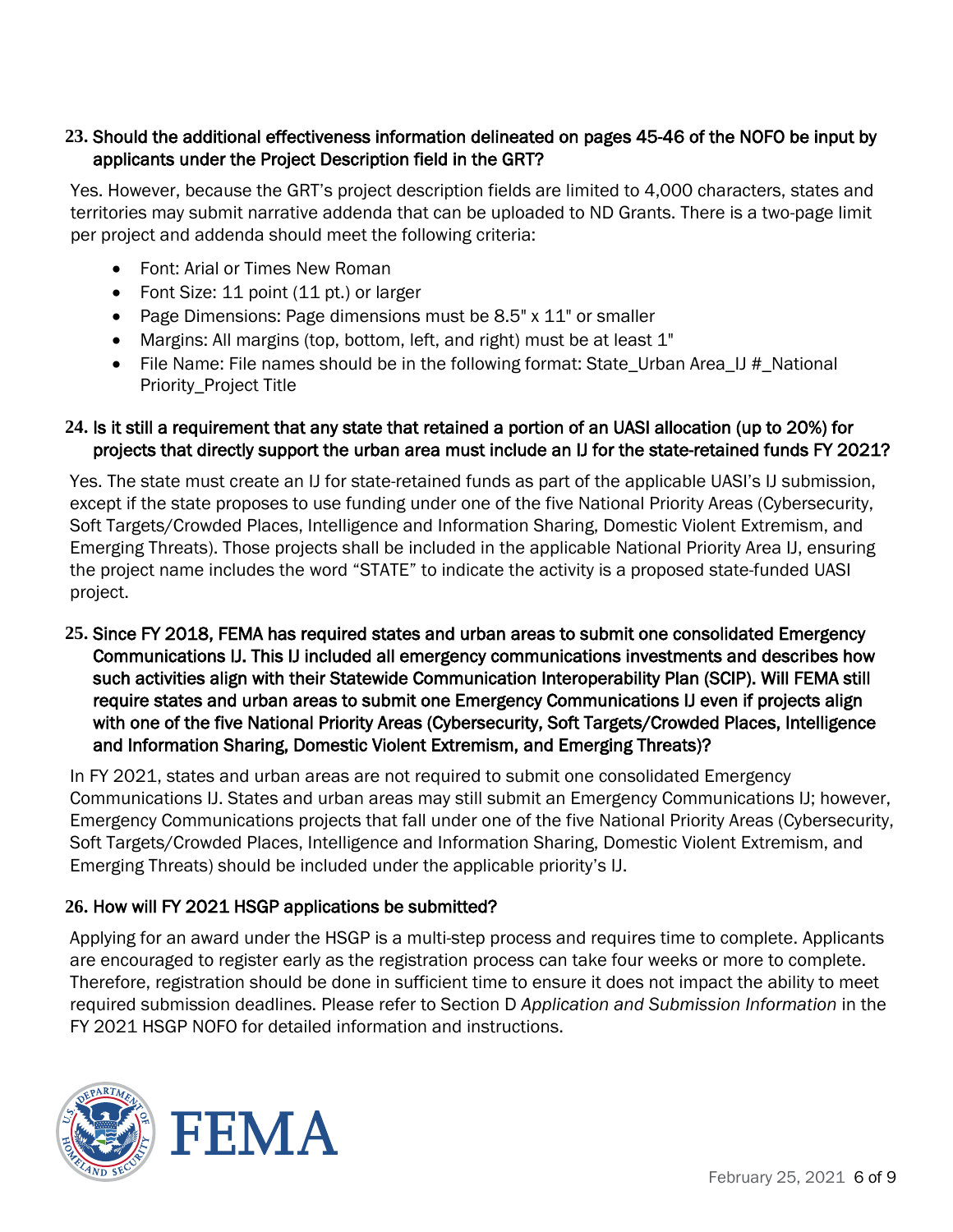- Eligible applicants must submit their initial application through the [grants.gov](https://grants.gov) portal at least seven (7) days before the final application deadline at [www.grants.gov.](file:///C:/Users/kthoma39/AppData/Local/Microsoft/Windows/INetCache/Content.Outlook/MHFDQOWN/www.grants.gov) Applicants needing [grants.gov](https://grants.gov) support should contact the customer support hotline at (800) 518-4726.
- Eligible applicants will be notified by FEMA and asked to proceed with submitting their complete application package in the Non-Disaster (ND) Grants System. Applicants needing technical support with the ND Grants System should contact [ndgrants@fema.dhs.gov](file:///C:/Users/kthoma39/AppData/Local/Microsoft/Windows/INetCache/Content.Outlook/MHFDQOWN/ndgrants@fema.dhs.gov) or (800) 865-4076, Monday-Friday from 9 a.m. to 6 p.m. ET.

## **27.** Who do I contact if I have questions?

You may reach out to your assigned Preparedness Officer or contact the Centralized Scheduling and Information Desk via email at **ASKCsid@fema.dhs.gov**, or by telephone at (800) 368-6498, Monday through Friday between 9:00 a.m. and 5:00 p.m. ET.

# Application Reviews

## **28.** Will all projects undergo an effectiveness review, or will only those submitted under the five National Priority Areas receive this review?

Only those projects designated as making up the minimum spend for each of the National Priority Areas will undergo the enhanced effectiveness review and could be subject to a hold for that purpose. However, as in past years, all applications are still subject to the review process described in the NOFO and highlighted in the remaining FAQs.

## **29.** Pages 45-46 of the FY21 HSGP NOFO outline the effectiveness criteria that will be used to assess the National Priority Area IJs. Can FEMA provide additional details to help applicants better understand how success will be determined across the criteria?

FEMA recommends including as much supporting detail as possible to demonstrate how projects and IJs are addressing the National Priority Areas in an effective manner. Supporting details when drafting narratives could include:

- How the project/investment descriptions support and align to the proposed budget
- How/why a project has a nexus to terrorism
- How/why a project will influence/address the National Priority Area
- How/why the projects/investments/priorities align and build upon each other for an overall investment strategy that addresses the National Priority Area
- Current and future partners and external entities (government, tribal, for-profit, nonprofit) and their geographic area/scope (local, regional, state, federal) that will be engaged to address grant objectives and the National Priority Area
- How you currently engage and collaborate with partners and any efforts to improve and/or expand engagement in the future
- How you currently and/or will engage and collaborate with partners to address and overcome challenges (including what the challenges are)



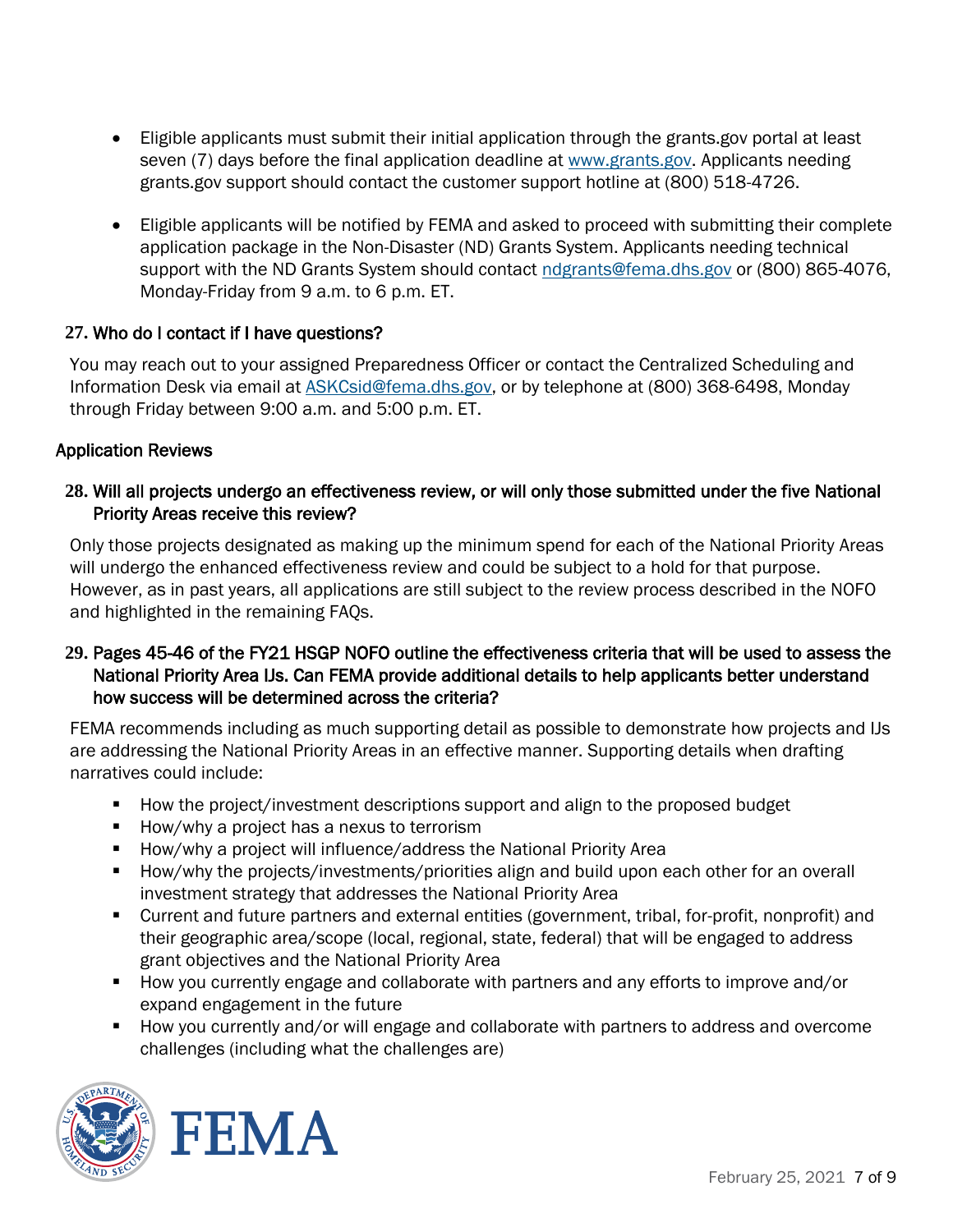- How you measure and evaluate success, improvement, outcomes, impacts (quantitatively and/or qualitatively)
- How you use capability gaps, standardized targets, and other results identified in the Threat and Hazard Identification and Risk Assessment (THIRA)/Stakeholder Preparedness Review (SPR) process to measure and evaluate improvement
- How you maximize cost effectiveness of grant expenditures through oversight processes and/or other strategies throughout the grant life cycle

## **30.** What are the administrative and eligibility criteria that FEMA will use to verify compliance for all proposed investments that are not in the National Priority Area IJs?

FEMA will evaluate all applications for completeness, adherence to programmatic guidelines, and anticipated effectiveness of the proposed investments. This review applies to all projects, including those in the five National Priority Area IJs. In addition, for SHSP and UASI projects, FEMA's review will include verification that each project:

- Has a demonstrated nexus to preventing, preparing for, protecting against, and responding to acts of terrorism;
- **E** Aligns with at least one core capability identified in the National Preparedness Goal;
- **•** Demonstrates how investments support closing capability gaps or sustaining capabilities identified in the THIRA/SPR process; and
- Supports a National Incident Management System-typed resource, and whether those assets are deployable/shareable to support emergency or disaster operations per existing Emergency Management Assistance Compact agreements.

 2019, Pub. L. No. 116-117 (2020); 41 U.S.C. § 2313; and 2 C.F.R. § 200.206 to review information FEMA is also using the same administrative and eligibility review conducted in past several funding cycles. FEMA is required by 31 U.S.C. § 3354, as amended by the Payment Integrity Information Act of available through any OMB-designated repositories of government-wide eligibility qualification or financial integrity information. Application evaluation criteria may include the following risk-based considerations of the applicant: (1) financial stability; (2) quality of management systems and ability to meet management standards; (3) history of performance in managing federal awards; (4) reports and findings from audits; and (5) ability to effectively implement statutory, regulatory, or other requirements.

## **31.** Will projects be scored individually?

Yes, projects will be reviewed and scored individually.

# Award Administration

## to local or tribal governments within 45 calendar days of receipt of the funds? **32.** Are SAAs still required to pass through at least 80 percent of the funds awarded under SHSP and UASI

Yes. To meet this requirement, the SAA must issue sub-awards to local or tribal governments in an amount that accounts for at least 80 percent of the SHSP or UASI award, in a manner consistent with the